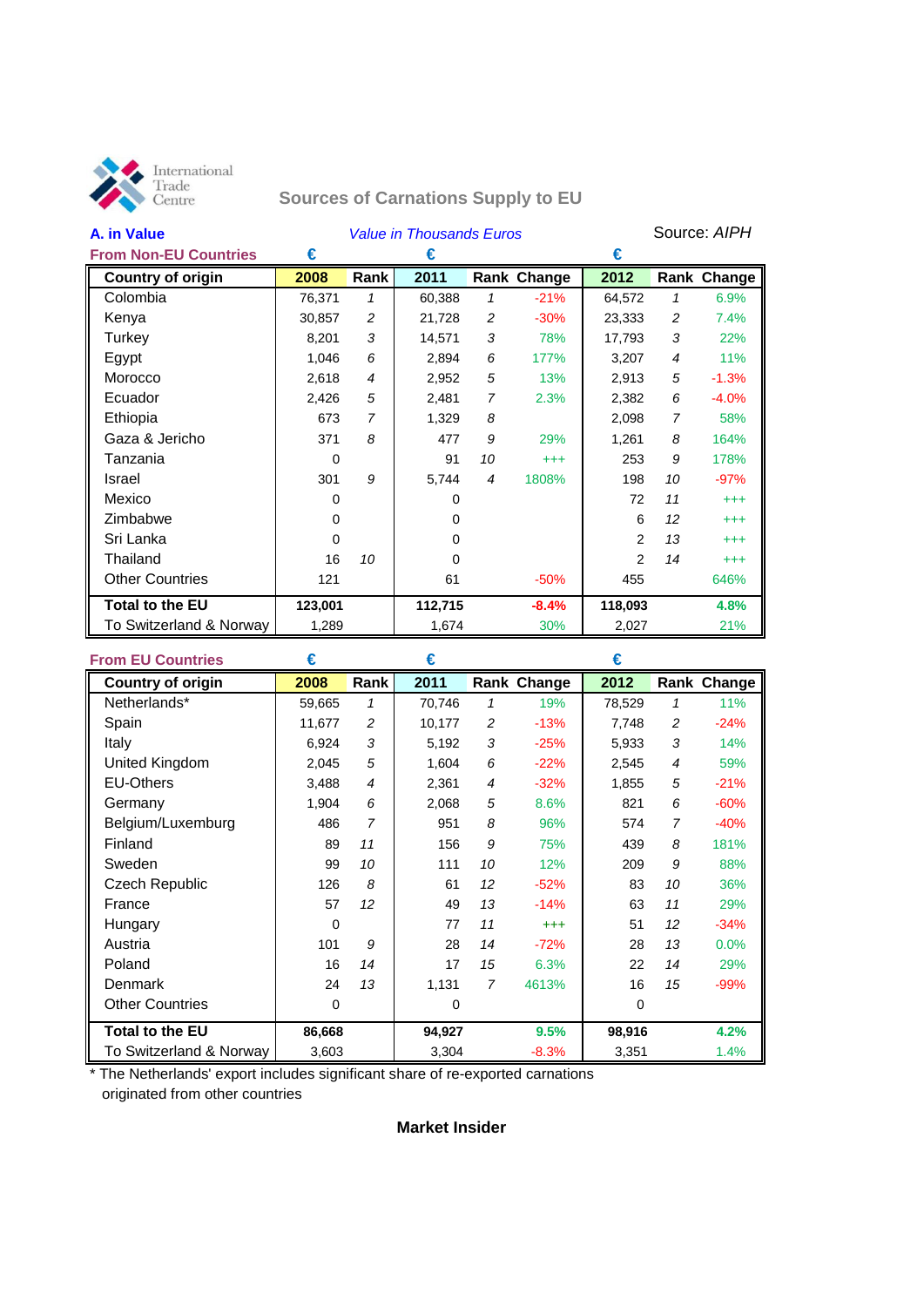#### **Carnations Supply to EU** (cont.) **B. in Unit Quantity** *Quant. in Thousand Stems* **From Non-EU Countries**

| <b>Country of origin</b> | 2008      | Rank           | 2011    |                | Rank Change | 2012    |                | Rank Change |
|--------------------------|-----------|----------------|---------|----------------|-------------|---------|----------------|-------------|
| Colombia                 | 535,061   | 1              | 390,409 | 1              | $-27%$      | 374,037 | 1              | $-4.2%$     |
| Turkey                   | 102,945   | 3              | 211,469 | 3              | 105%        | 239,282 | 2              | 13%         |
| Kenya                    | 291,819   | $\overline{c}$ | 230,858 | 2              | $-21%$      | 233,989 | 3              | 1.4%        |
| Morocco                  | 28,836    | 4              | 30.459  | $\overline{4}$ | 5.6%        | 28,296  | $\overline{4}$ | $-7.1%$     |
| Egypt                    | 12,156    | 6              | 28,383  | 5              | 133%        | 28,214  | 5              | $-0.6%$     |
| Ethiopia                 | 7,174     | $\overline{7}$ | 13,819  | 8              | 93%         | 19,076  | 6              | 38%         |
| Ecuador                  | 19,098    | 5              | 17,428  | $\overline{7}$ | $-8.7%$     | 16,367  | 7              | $-6.1%$     |
| Gaza & Jericho           | 4,945     | 8              | 8,551   | 9              | $^{+++}$    | 9,127   | 8              | 6.7%        |
| Israel                   | 3,495     | 9              | 23,473  | 6              | 572%        | 2,347   | 9              | $-90%$      |
| Tanzania                 | 0         |                | 795     | 10             | $^{+++}$    | 2,165   | 10             | 172%        |
| Mexico                   | 0         |                | 0       |                |             | 322     | 11             | $^{+++}$    |
| Zimbabwe                 | 0         |                | 0       |                |             | 54      | 12             | $^{+++}$    |
| Sri Lanka                | 0         |                | 0       |                |             | 13      | 13             | $^{+++}$    |
| Thailand                 | 75        | 14             | 0       |                | $-100%$     | 11      | 14             | $^{+++}$    |
| Other countries          | 1,391     |                | 741     |                | $-47%$      | 1       |                | $-100%$     |
| <b>Total to the EU</b>   | 1,006,994 |                | 956,384 |                | $-5.0%$     | 953,299 |                | $-0.3%$     |
| To Norway                | 0         |                | 5,641   |                | $^{+++}$    | 7,512   |                | 33%         |

**From EU Countries** *Quant. in Thousand Stems*

| <b>Country of origin</b> | 2008        | <b>Rank</b>    | 2011    |                | Rank Change | 2012    |    | Rank Change |
|--------------------------|-------------|----------------|---------|----------------|-------------|---------|----|-------------|
| Netherlands*             | 276,603     |                | 370,268 | 1              | 34%         | 398,789 | 1  | 7.7%        |
| Spain                    | 86,601      | 2              | 112,294 | 2              | 30%         | 62,395  | 2  | $-44%$      |
| Italy                    | 46,781      | 3              | 29,339  | 3              | $-37%$      | 32,985  | 3  | 12%         |
| <b>EU-Others</b>         | 19,991      | $\overline{4}$ | 24,459  | $\overline{4}$ | 22%         | 17,703  | 4  | $-28%$      |
| United Kingdom           | 10,441      | 5              | 6,115   | 6              | $-41%$      | 6,534   | 5  | 6.9%        |
| Belgium/Luxemburg        | 2,578       | 7              | 4,133   | 7              | 60%         | 3,269   | 6  | $-21%$      |
| Germany                  | 9,462       | 6              | 6,241   | 5              | $-34%$      | 2,524   | 7  | $-60%$      |
| Finland                  | 499         | 8              | 827     | 9              | 66%         | 2,194   | 8  | 165%        |
| Sweden                   | 298         | 12             | 397     | 11             | 33%         | 682     | 9  | 72%         |
| <b>Czech Republic</b>    | 461         | 9              | 272     | 12             | $-41%$      | 355     | 10 | 31%         |
| France                   | 393         | 10             | 168     | 13             | $-57%$      | 305     | 11 | 82%         |
| Hungary                  | $\Omega$    |                | 556     | 10             | $^{+++}$    | 285     | 12 | $-49%$      |
| Poland                   | 39          | 14             | 126     | 14             | 223%        | 191     | 13 | 52%         |
| Austria                  | 337         | 11             | 77      | 15             | $-77%$      | 59      | 14 | $-23%$      |
| Denmark                  | 45          | 13             | 2,053   | 8              | 4462%       | 16      | 15 | $-99%$      |
| <b>Other Countries</b>   | $\mathbf 0$ |                | 0       |                |             | 0       |    |             |
| <b>Total to the EU</b>   | 453,665     |                | 557,325 |                | 23%         | 528,286 |    | $-5.2%$     |
| To Norway                | 0           |                | 6,049   |                | $^{+++}$    | 5,556   |    | $-8.2%$     |

\* The Netherlands' export includes significant share of re-exported carnations, originated from other countries



**Market Insider**